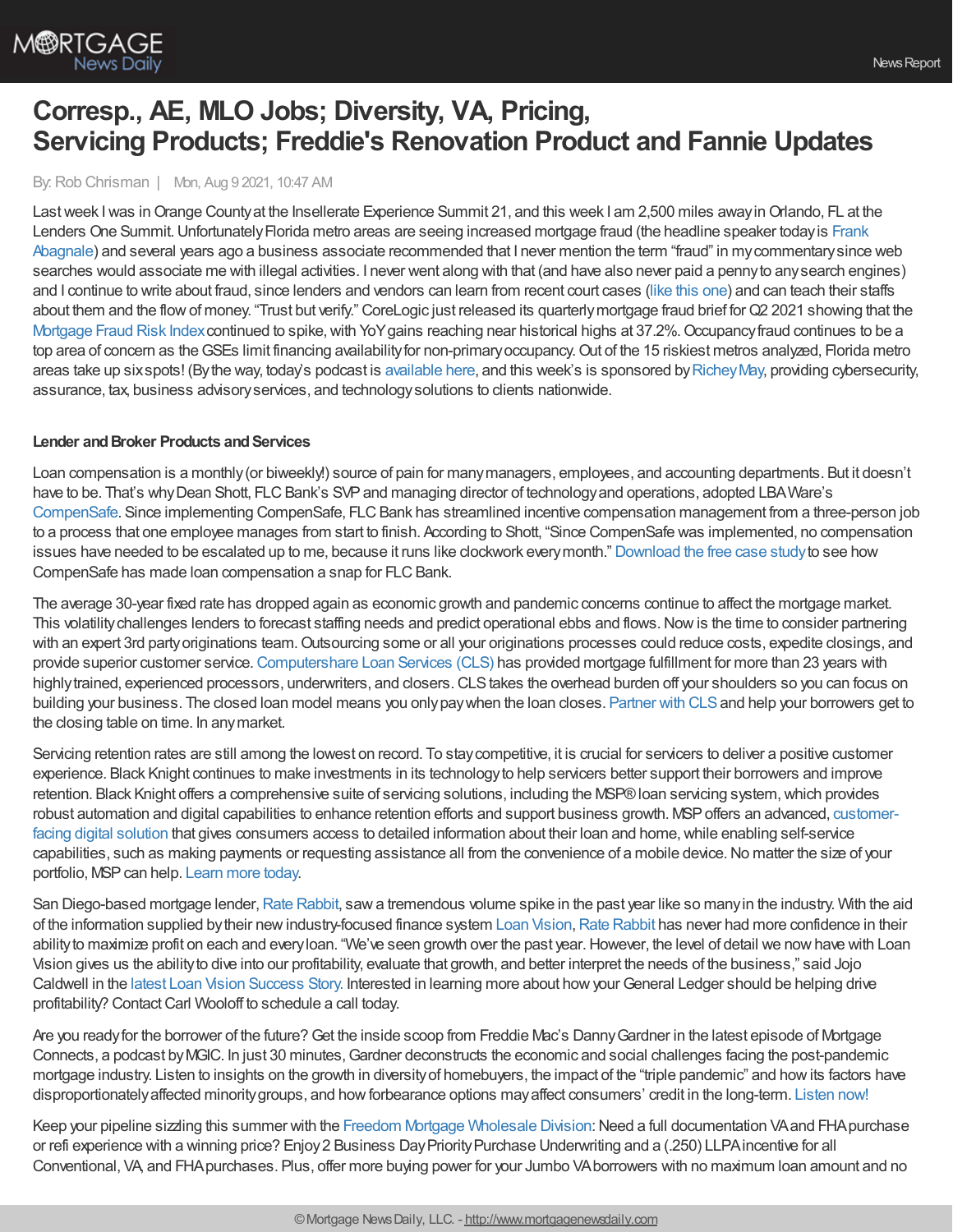

down payment for eligible\* VAborrowers. To learn more, check out our rate sheet or email AskFreedom@FreedomWholesale.com to have an Account Executive contact you.\*Subject to credit approval, requires full entitlement; for purchases and cash-out refinances onlyand not applicable for loan amounts<= \$144,000. For IRRRLs, VAwill continue to guaranty25%of the loan amountwithout regard to the Veteran's available entitlement and/or countyloan limits.

Black Millennials & Gen Z's - The Future of Black Homeownership [Zoom](https://zoom.us/webinar/register/1416282806811/WN_9EIZ_FKAQ0KovTk1CgYc8g) event! Thursday, August 12th, 3PM Pacific/6PM Eastern, New American Funding & Freddie Mac have teamed up to discuss challenges facing Black Millennials and Gen Z's including saving for a down payment, mortgage insurance, credit score challenges, and overcoming bias in the homebuying process. "We will explore this topic and potential remedies and solutions. Moderated by Nora Guerra, Affordable Lending Manager, SF Client and Community Engagement Single Family Division of Freddie Mac, and joined by Latisha Carlisle, VP of Housing, NID-Housing, a National HUD Intermediary, Yana Davidovich, Director of Market Research and Insights, Single Family Division, Freddie Mac, and Ralph Remy, Director, Client Digital Experience, National Mortgage Insurance Corporation. Join us to learn about Black Millennials & Gen Z and how to develop, enhance and promote mortgage industry best practices to reach the Black community. [Register](https://zoom.us/webinar/register/1416282806811/WN_9EIZ_FKAQ0KovTk1CgYc8g) today!"

## **Agency-RelatedChanges**

There's a lot of chatter about the FHFA,which oversees theGovernment Sponsored Enterprises (GSE) and the Federal Home Loan Banks, as it is nowunder newleadership. Forget a lot of focus on removing Freddie and Fannie from conservatorship right away. Acting FHFA Director Sandra Thompson has alreadymoved on the adverse market fee. Most believe that she will continue to focus on reversing Calabria-era policies, especiallytheGSEfootprint limitations included in the PSPA(Preferred Stock Purchase Agreement). Some believe that we may see an expansion of the GSE credit boxes and that the GSE multifamily caps will be removed from the PSPAs and returned to the conservatorship scorecard. Who knows, perhaps Freddie and Fannie will crank up the Credit Risk Transfer (CRT) machine.

Freddie Mac announced its new CHOICEReno eXPressSM mortgage, enabling homebuyers and homeowners to finance the cost of smallscale renovations with a single-close mortgage filling the need for a streamlined, affordable financing option, allowing homebuyers to make cosmetic renovations, such as replacing windows and doors, roof repairs, minor remodeling and interior or exterior painting. Available for mortgages with settlement dates on and after November 1, 2021, Lenders can sell CHOICEReno eXPress mortgages to Freddie Macwhen the loan proceeds are used to payfor renovations of up to 10 percent of the home's as-completed value (up to 15 percent in rural regions with high needs classification) without requiring special lender pre-approval or lender recourse depending on the purchase price. View [FAQ](https://na01.safelinks.protection.outlook.com/?url=https%253A%252F%252Fsf.freddiemac.com%252Ffaqs%252Fchoicereno-express-faq&data=04%257C01%257C%257Cb94a0a2b377f4e7d8df108d9583819e8%257C84df9e7fe9f640afb435aaaaaaaaaaaa%257C1%257C0%257C637637953476340081%257CUnknown%257CTWFpbGZsb3d8eyJWIjoiMC4wLjAwMDAiLCJQIjoiV2luMzIiLCJBTiI6Ik1haWwiLCJXVCI6Mn0%253D%257C1000&sdata=btovmDA36tS%252BInJmllIkf0l2UpYFEeS%252BR5HassPA%252Fyo%253D&reserved=0) that explains more about the difference between this newstreamlined version and the original CHOICERenovation mortgage.

Freddie Mac also [announced](https://na01.safelinks.protection.outlook.com/?url=http%253A%252F%252Furl9490.notification.gcs-web.com%252Fls%252Fclick%253Fupn%253D9MMhW7V5y3oO-2BrZj6t6PivvMMRbGOVbBO7pBFGA3k14fbkw8RStzf0cjFz-2F2gmFt-2Fjf4uE-2BoFs8aN9qyL6DWTA-3D-3D4q_-_nsxRNYUkMXYB3IyH-2Bw28TYELoM9YpzOtXrrlppkfzFjGpZbwd0bLMcf2RIKlkpDjkjTiibJkvBF-2B2CEWvhBayaJNimWf2JoMdz9UGvqKpIgDuYEO-2BUv9Yiee-2FfaCeY7ngf9jhEpxULEnFrouBLRoW5D-2F5HuZgFkGCxUQB54pYexQ7tqpek3KWQ-2FkaE5otDiomw-2FCIL-2BXrqXsV2gpiWm6HyRlC3VQZU3mxM7MRCobMftGm05-2BCygngak2vw0aIdCwhJV0s9rvSEKUFQcyf49mWA-3D-3D&data=04%257C01%257C%257Cdab0d725c93143640a9508d9581399f3%257C84df9e7fe9f640afb435aaaaaaaaaaaa%257C1%257C0%257C637637955476697724%257CUnknown%257CTWFpbGZsb3d8eyJWIjoiMC4wLjAwMDAiLCJQIjoiV2luMzIiLCJBTiI6Ik1haWwiLCJXVCI6Mn0%253D%257C1000&sdata=7LNNd%252Bo5nzALgvf%252B2Hre0GoaIQ6FlLT6a5nlHWZL37Y%253D&reserved=0) that it has updated its requirements to provide lenders greater flexibilitywhen offering its flagship [CHOICERenovation](https://na01.safelinks.protection.outlook.com/?url=http%253A%252F%252Furl9490.notification.gcs-web.com%252Fls%252Fclick%253Fupn%253D9MMhW7V5y3oO-2BrZj6t6Pios3Bflj9ZSvLOGd27IGSkrbrJwMtNFZa1lAl4EawNWWfdCl9YjxR-2BqqDJpO92XLP3vzyzlLA2z9U8nx8yTebNYnR-2B2BBsYnECaRZqrfU5CTRz0hjnxczKHfGUL7WKVHBQ-3D-3DrhOn_nsxRNYUkMXYB3IyH-2Bw28TYELoM9YpzOtXrrlppkfzFjGpZbwd0bLMcf2RIKlkpDjkjTiibJkvBF-2B2CEWvhBayaJNimWf2JoMdz9UGvqKpIgDuYEO-2BUv9Yiee-2FfaCeY7nFu-2F9y3yW8kplenuhTAUSC6WoiI0H9-2FaYyZwCMzyQ7evY2K4hzicfMBgOp2hiwMXRogqC9tAPar4hrionhfLXXCTLoQGSMc1RShqVewzztBtieIl0m919oZxoU1EACiEy0NQp1cxkUIcalPbkMgBBjA-3D-3D&data=04%257C01%257C%257Cdab0d725c93143640a9508d9581399f3%257C84df9e7fe9f640afb435aaaaaaaaaaaa%257C1%257C0%257C637637955476707721%257CUnknown%257CTWFpbGZsb3d8eyJWIjoiMC4wLjAwMDAiLCJQIjoiV2luMzIiLCJBTiI6Ik1haWwiLCJXVCI6Mn0%253D%257C1000&sdata=KqREYGD2FQl9nlpGal1W3J7DQou7xuzvrAwGArbHOUU%253D&reserved=0)[®](https://na01.safelinks.protection.outlook.com/?url=http%253A%252F%252Furl9490.notification.gcs-web.com%252Fls%252Fclick%253Fupn%253D9MMhW7V5y3oO-2BrZj6t6Pios3Bflj9ZSvLOGd27IGSkrbrJwMtNFZa1lAl4EawNWWfdCl9YjxR-2BqqDJpO92XLP3vzyzlLA2z9U8nx8yTebNYnR-2B2BBsYnECaRZqrfU5CTRz0hjnxczKHfGUL7WKVHBQ-3D-3DaNOF_nsxRNYUkMXYB3IyH-2Bw28TYELoM9YpzOtXrrlppkfzFjGpZbwd0bLMcf2RIKlkpDjkjTiibJkvBF-2B2CEWvhBayaJNimWf2JoMdz9UGvqKpIgDuYEO-2BUv9Yiee-2FfaCeY7nGVIIfZfa61TfP-2BGneA6MhUhhON5DQXucWkWD-2BdAwpVtNz8Y6Q1-2B9t-2BTh-2F1LPL3wCbCxjH3CMVc3Nd3dZTisSELHrOZl3swJgIP0zHRXVnxmfESJyOuF4mbXau-2Fx6o-2FpWNTy0H3lsFGfrFkGwps0v4w-3D-3D&data=04%257C01%257C%257Cdab0d725c93143640a9508d9581399f3%257C84df9e7fe9f640afb435aaaaaaaaaaaa%257C1%257C0%257C637637955476717714%257CUnknown%257CTWFpbGZsb3d8eyJWIjoiMC4wLjAwMDAiLCJQIjoiV2luMzIiLCJBTiI6Ik1haWwiLCJXVCI6Mn0%253D%257C1000&sdata=RhJGcuefIZ4GnB09ds6emTT59STHtFeDPW%252Fal0b8ozQ%253D&reserved=0)mortgage, available for mortgages with settlement dates on and after November 1, 2021.Updates include allowing 100 percent of the cost of materials to be advanced and renovation costs to be paid directlyto a home improvement store. The abilityto use proceeds to payoff short-term financing for prior renovations of an existing home and allowing a borrower to not occupya primaryresidence while renovations are ongoing.

Freddie Mac [Seller/Servicer](https://guide.freddiemac.com/app/guide/bulletin/2021-27?utm_source=eloqua&utm_medium=email&utm_campaign=2021-08-04_POLICY_Guide-Policy) Bulletin 2021-27 covers new opportunities and Guide updates related to CHOICEReno eXPressSM mortgages, a newstreamlined option under the CHOICERenovation®offering, Additional flexibilities for CHOICERenovation mortgages, Improvements for cash-specified payups, Qualified mortgages (updating the applicable sections of the Guide with requirements announced in earlier Bulletins), Cash-out refinance mortgages when none of the borrowers have been on title for at least sixmonths prior to the note date, Guide Plus notifications. Check out the CHOICEReno eXPress [mortgage](https://na01.safelinks.protection.outlook.com/?url=http%253A%252F%252Fapp.infofreddiemac.com%252Fe%252Fer%253Fs%253D325135053%2526lid%253D11160%2526elqTrackId%253DD7A5D36D5520D964F820F574F5817441%2526elq%253D228804702c9f4e2cbfe5ca5ce4d53f50%2526elqaid%253D10357%2526elqat%253D1&data=04%257C01%257C%257Cc76657aed74b433e6d8808d958239bd0%257C84df9e7fe9f640afb435aaaaaaaaaaaa%257C1%257C0%257C637637950547347780%257CUnknown%257CTWFpbGZsb3d8eyJWIjoiMC4wLjAwMDAiLCJQIjoiV2luMzIiLCJBTiI6Ik1haWwiLCJXVCI6Mn0%253D%257C1000&sdata=qOA4EJCu%252FFKteLfRTlnO%252BJffIwOjxMKY%252BiV6q1cx4lk%253D&reserved=0) option and an [article](https://na01.safelinks.protection.outlook.com/?url=http%253A%252F%252Fapp.infofreddiemac.com%252Fe%252Fer%253Fs%253D325135053%2526lid%253D11161%2526elqTrackId%253D6AD269FA83022F9E0EFE9F28F307B790%2526elq%253D228804702c9f4e2cbfe5ca5ce4d53f50%2526elqaid%253D10357%2526elqat%253D1&data=04%257C01%257C%257Cc76657aed74b433e6d8808d958239bd0%257C84df9e7fe9f640afb435aaaaaaaaaaaa%257C1%257C0%257C637637950547357775%257CUnknown%257CTWFpbGZsb3d8eyJWIjoiMC4wLjAwMDAiLCJQIjoiV2luMzIiLCJBTiI6Ik1haWwiLCJXVCI6Mn0%253D%257C1000&sdata=iwPdKXYhCZZUlNDueA6sVlIFsjwkPFF4GTJuBr3%252BupY%253D&reserved=0) on cash specified payup pricing enhancement

Recent Industry Insights and Perspectives from Freddie Mac Single-Family include: QC Can Address Rising Defect Rates, Improve Lenders' Results and Appraisals in [RapidlyChanging](https://na01.safelinks.protection.outlook.com/?url=http%253A%252F%252Fapp.infofreddiemac.com%252Fe%252Fer%253Fs%253D325135053%2526lid%253D11187%2526elqTrackId%253DB9F6420EC2F346E34C300185E435C531%2526elq%253D228804702c9f4e2cbfe5ca5ce4d53f50%2526elqaid%253D10357%2526elqat%253D1&data=04%257C01%257C%257Cc76657aed74b433e6d8808d958239bd0%257C84df9e7fe9f640afb435aaaaaaaaaaaa%257C1%257C0%257C637637950547367766%257CUnknown%257CTWFpbGZsb3d8eyJWIjoiMC4wLjAwMDAiLCJQIjoiV2luMzIiLCJBTiI6Ik1haWwiLCJXVCI6Mn0%253D%257C1000&sdata=923tV6b6rT0th9KDUZ0xoAd8lDx1Rw3I9eWD5FHY4U0%253D&reserved=0) Markets.

Check out the latest compilation of policychanges and updates from the SellingGuide, ServicingGuide, Lender Letters, and Desktop Underwriter®(DU®)/DesktopOriginator®(DO®) release notes in Fannie Mae's In case you [missed](https://singlefamily.fanniemae.com/media/25091/display) it Job Aid Summary.

Fannie Mae updated the Post-Closing Loan File Document Checklist ([Form](https://singlefamily.fanniemae.com/selling-servicing-guide-forms) 1032) to assist lenders in responding to post-purchase file requests from Fannie Mae.

Fannie Mae has posted the July Appraiser Quality Monitoring (AQM) list.

Fannie Mae and Freddie Mac published uniform SOFRARMnotes and riders [Forms](https://singlefamily.fanniemae.com/fannie-mae-legal-documents?utm_campaign=ppe-sf-ssn2021&utm_source=sfmc&utm_medium=email&utm_content=edu-eml-noa-eml07282021%20SSN-o-n&utm_term=b2b) for use in Puerto Rico.

Fannie Mae updated the Master Servicing Simplification [page](https://singlefamily.fanniemae.com/servicing/master-servicing-simplification-changes?utm_campaign=ppe-sf-ssn2021&utm_source=sfmc&utm_medium=email&utm_content=edu-eml-noa-eml07282021%20SSN-o-n&utm_term=b2b) to assist in preparation for changes announced in Lender Letter [LL-2021-12](https://singlefamily.fanniemae.com/media/26096/display), Advance Notice of Changes to Investor Reporting Processes and Systems.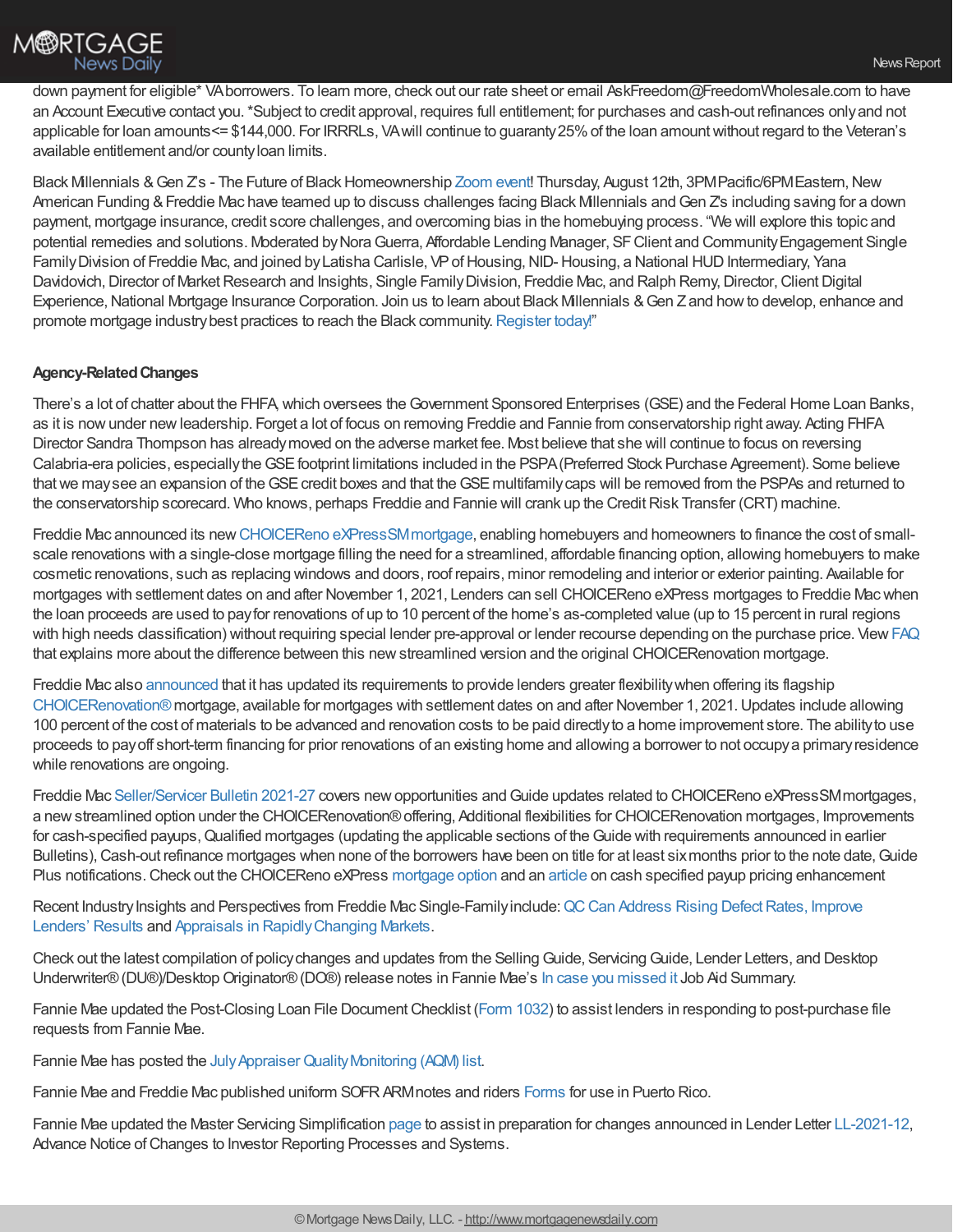Beginning in August, Fannie Mae servicers can submit single and bulk upload claims within Property 360™. Fannie Mae will be able to fully process all claims without the need to resubmit in LoanSphere 571 Invoicing for manual processing. Viewthe [Release](https://singlefamily.fanniemae.com/media/28196/display) Notes for details.

## **Capital Markets**

The big news to close last week was the July Employment Situation report, which beat headline expectations and showed a larger than expected increase in average hourlyearnings.Upward revisions to Mayand June data brought the three-month average to 832k, and the economy has regained more than 7 million jobs over the past year, though the pace of those gains has been uneven. Generally speaking, recent economic data has **continuedthe narrative of a strongrecoverythat is heldincheck bysupplyconstraints**. Along with Julyadding 943k newjobs and a strong drop in unemployment to 5.4 percent, initial claims for unemployment insurance dropped 14k to reach 385k in the lastweek of July.

Services and manufacturing continued to expand over the course of the month and both sectors reported significant price pressure as commodities remain in veryshort supply. Labor shortages were also widelyreported in all industries. Surging demand from USconsumers drove the trade deficit to a record level at -\$75.7 billion as imports increased by\$6.0 billion. Meanwhile, mortgage applications for purchase transactions eased 1.7 percent for the week ending July30 and are nowdown 5 of the last sixweeks.Despite lower interest rates, **purchase applications continue toface headwinds fromanongoinglack of inventory**which has driven up home prices.

This week contains several potential market moving events including updates on CPI and PPI with the \$126 billion Quarterly Refunding conducted over Tuesdayto Thursday. Today's calendar kicks off later this morning with two labor market indicators: JOLTSjob openings for June and the Employment Trends Indexfor July. **TwoFedpresidents are scheduledtospeak** starting with Atlanta's Bosticwith Richmond's Barkin following him. **The Desk of the NYFedwill purchase \$4.9 billionMBSper day**on average todayto Thursdaywith a new schedule and purchase estimate released on Thursday afternoon. We start the workweek with Agency MBS prices roughly unchanged from Friday's close and the 10-year yielding 1.28 after closing lastweek at 1.29 percent.

## **Employment and Transitions**

[Mortgage](http://www.mfstpo.com/) Financial Services continues its impressive growth as theyare nowlicensed in 10 states with 5 more pending. With that, Mortgage Financial Services is looking for Wholesale/NDC Account Executives to help meet the demand created by the combination of aggressive pricing, personalized service, dedicated support teams, and the manyother "Plus 1's" delivered to brokers/NDC's on a consistent basis. EVP of Wholesale Lending, John H. P. Hudson says, "Our Broker and NDC partners love and appreciate our dedication to helping them grow. We know that every loan counts. That's why we take the time to help mortgage professionals tailor-make loan options for their borrowers and referral partners." Brokers and NDC's interested in options should visit [www.MFStpo.com.](http://www.mfstpo.com/) AEs interested in a confidential conversation with a dynamic, relationship driven (not territorydriven) wholesaler, reach out to John H. P.Hudson at 817-247- 4766.

[SynergyOne](https://s1l.com/) Lending, a lender committed to The Modern Mortgage Experience™, is excited to announce the appointment of Kristie Wolford as Chief Production Officer, Consumer Direct. Kristie was recently named a HousingWire 2021 Woman of Influence. She joins Synergy One Lending with 26 years of experience in the mortgage industry, including 8 years as an operational efficiencyand strategyconsultant for a variety of retail and wholesale lenders, and most recently as EVP, Consumer Direct for a top correspondent originator. By leading Synergy One's Consumer Direct division, Kristie will further the organization's mission to humanize and modernize the home lending experience. "In our relentless pursuit of providing exceptional customer experience and transparencyin the homebuying process for our borrowers, our Consumer Direct team adds the human touch and expertise needed while navigating the loan process," says Kristie. "We don't just say Speed, Ease and Expertise™, we live it!"

First Community Mortgage is expanding its Delegated Correspondent Lending Division! "This award-winning company is looking for AEs in the North, South, East, West, and all parts in between to develop and deepen business partner relationships in our growing Correspondent channel. We are committed to offering unparalleled service and support to our business partners, as we seek to broaden our reach into all markets across the US. As a relationship lender with a penchant for service, FCMrecognizes that people are the keyto successful partnerships! If you are interested in learning more about FCM's Correspondent Lending division and our "best in class" operations team, please send a message to Brandon Sandefur, EVP Del-Corr."

Chicago-based [KeyMortgage](https://www.mykeymortgage.com/) Services [todayannounced](http://www.bairdwarner.com/) the hiring ofRalph Melbourne as its newpresident at the mortgage arm of Baird & Warner, Illinois' largest family-owned independent real estate services company.